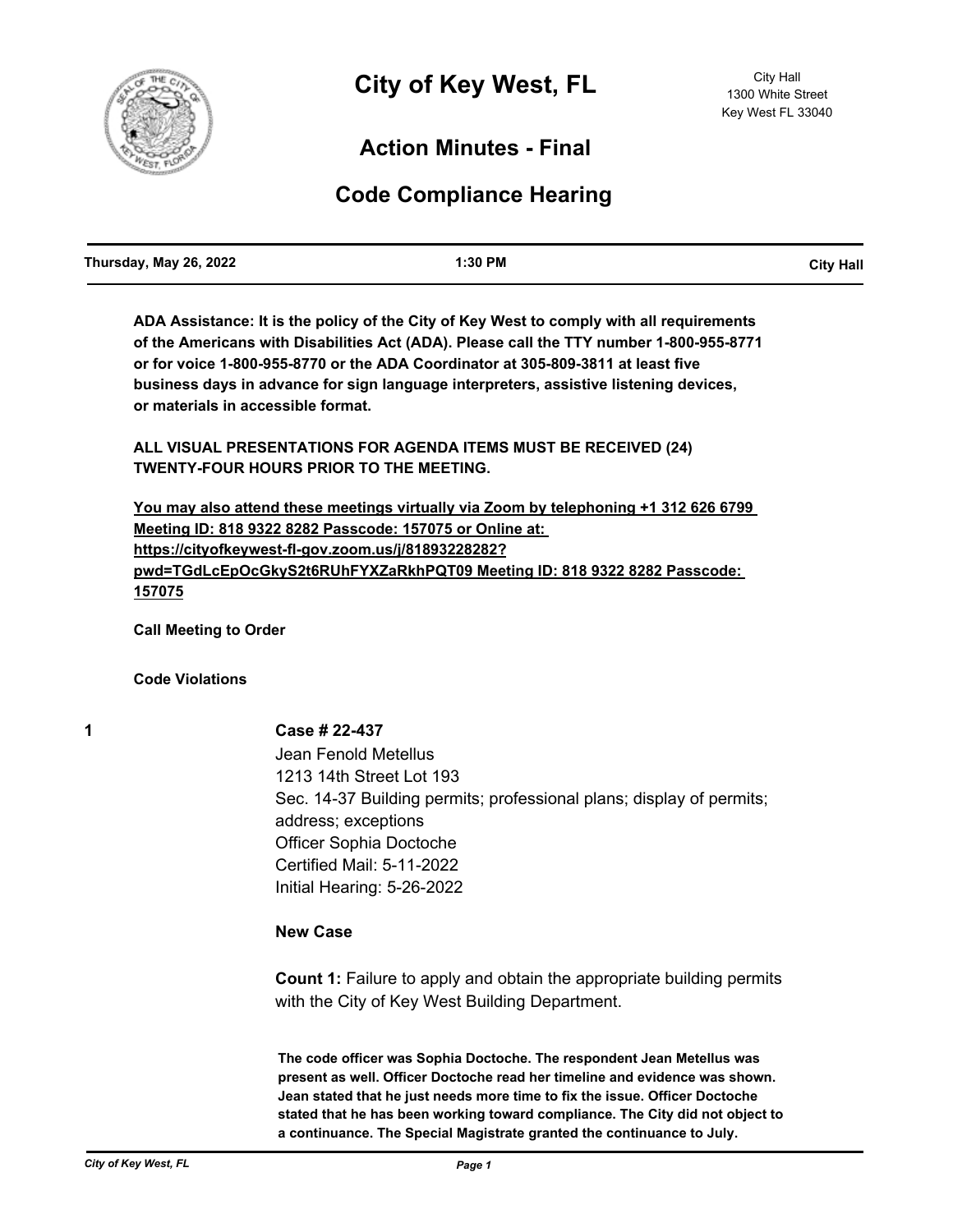#### **2 Case # 22-570**

Susan J. Murphy 307 Elizabeth Street #4 Sec. 66-87 Business tax receipt required for all holding themselves out to be engaged in business Officer Sophia Doctoche Certified Mail: 5-11-2022 Initial Hearing: 5-26-2022

#### **In compliance as of 6 May 2022; Request dismissal**

**Count 1:** Failure to apply and obtain a non-transient license with the City of Key West Licensing Department.

**This case came into compliance as of 6 May 2022. The Special Magistrate granted the dismissal.**

# **3 Case # 22-661**

Cocotte O'Clock DBA Egg O'Clock Elisabeth Chalaca Odou 517 Fleming Street Sec. 66-87 Business tax receipt required for all holding themselves out to be engaged in business Officer Sophia Doctoche Hand Served: 4-20-2022- Amended Notice Initial Hearing: 4-28-2022

### **Continued from 28 April 2022**

**Count 1:** Failure to apply and obtain a business tax receipt with the City of Key West Licensing Department.

**The code officer was Sophia Doctoche. The respondent did not attend. Officer Doctoche stated that at the last hearing the Special Magistrate imposed a fine with a compliance date set, and the respondent did not come into compliance. The Special Magistrate ordered that the fines begin running from the compliance date that was set which was 2 May 2022.**

# **4 Case # 22-699**

Tropical Properties LLC Michele Puckett- Registered Agent 814 Ashe Street Sec. 66-87 Business tax receipt required for all holding themselves out to be engaged in business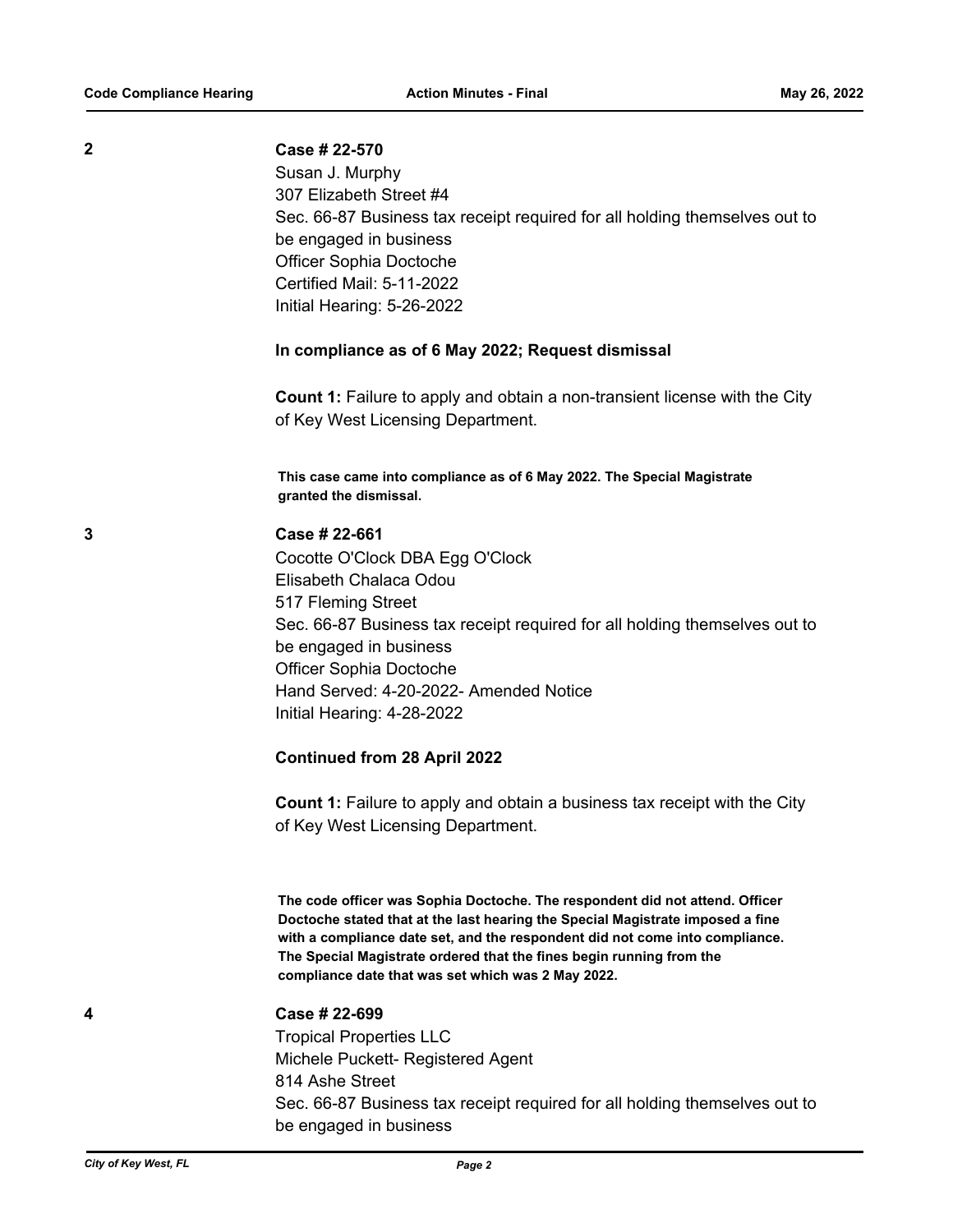Officer Sophia Doctoche Certified Mail: 4-26-2022 Initial Hearing: 5-26-2022

# **In compliance as of 22 April 2022; Request dismissal**

**Count 1:** Failure to apply and obtain a non-transient license with the City of Key West Licensing Department.

**This case came into compliance as of 22 April 2022. The Special Magistrate granted the dismissal.**

# **5 Case # 22-641**

Crocs Retail LLC CT Corporation System- Registered Agent 211 Duval Street B Sec. 2-939 Revocable Licenses Officer Keenan Mellendorf Certified Mail: 5-25-2022 Initial Hearing: 5-26-2022

### **New Case**

**Count 1:** Failure to apply for and obtain a revocable license with the City of Key West Licensing Department.

**The code officer was Keenan Mellendorf. Elaine Hollowood Crocs Manager was present on behalf of the respondent. Elaine explained that she talked to Amanda Chief Licensing Official about the process of the revocable license, and that she would like an extension to give time for corporate to fill out the paper work. The City did not object to a continuance. The Special Magistrate granted the continuance to July.**

# **6 Case # 21-391**

Christian E Teves and Michael S Burau 533 Petronia Street Sec. 62-2 Obstructions Officer Paul Navarro Certified Mail: 6-7-2021 Initial Hearing: 6-24-2021

# **Request to dismiss to re file against new owner**

**Count 1:** Failure to remove obstructing palm trees from the right-of-way.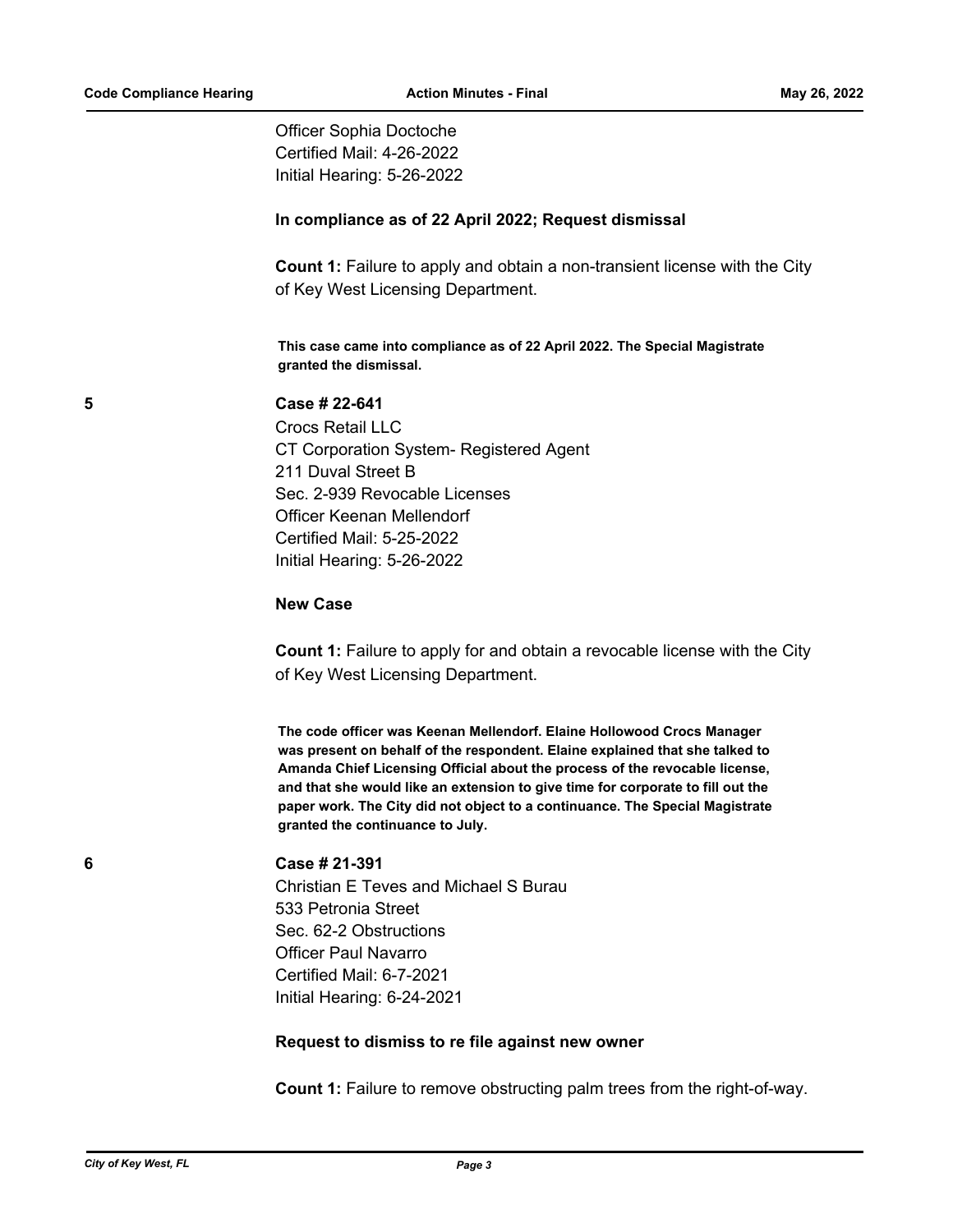**The code officer was Paul Navarro. Assistant City Attorney Ron Ramsingh was present on behalf of the City. The respondent did not attend. Assistant City Attorney Ramsingh stated that the City would like to dismiss the case so the new property owner can be cited for the violations happening at the subject address. The Special Magistrate granted the dismissal.**

### **7 Case # 22-721**

Shakti Yoga Key West INC Sofia Maria Artola- Registered Agent 1114 White Street Sec. 30-1 Fees for false alarms and fire code inspections Officer Laurie Skinner Certified Mail: 5-11-2022 Initial Hearing: 5-26-2022

#### **New Case**

**Count 1:** Failure to pay delinquent fees for fire alarm inspections.

**The code officer was Laurie Skinner. The respondent did not attend. Officer Skinner read her timeline. The City asked for a finding of violation with no fees or fines. The Special Magistrate granted the finding.**

#### **8 Case # 22-728**

Just Beds of Key West LLC Richard Klitenick Esq.- Registered Agent 2726 N Roosevelt Blvd Sec. 30-1 Fees for false alarms and fire code inspections Officer Laurie Skinner Certified Mail: 5-17-2022 Initial Hearing: 5-26-2022

### **New Case**

**Count 1:** Failure to pay delinquent fee for fire alarm inspections.

**The code officer was Laurie Skinner. Assistant City Attorney Ron Ramsingh was present The respondent did not attend. Officer Skinner read her timeline. The City was requesting a finding of violation with administrative cost and fines. Assistant City Attorney Ramsingh stated that he has had meetings with the Fire Department and they do consider false alarm fires to be a life safety issue since the fire fighters are responding to a false alarm when they could be helping a real situation. The Special Magistrate granted the finding with administrative cost and \$250.00 per count per day if not in compliance by May 31, 2022.**

**9 Case # 22-616**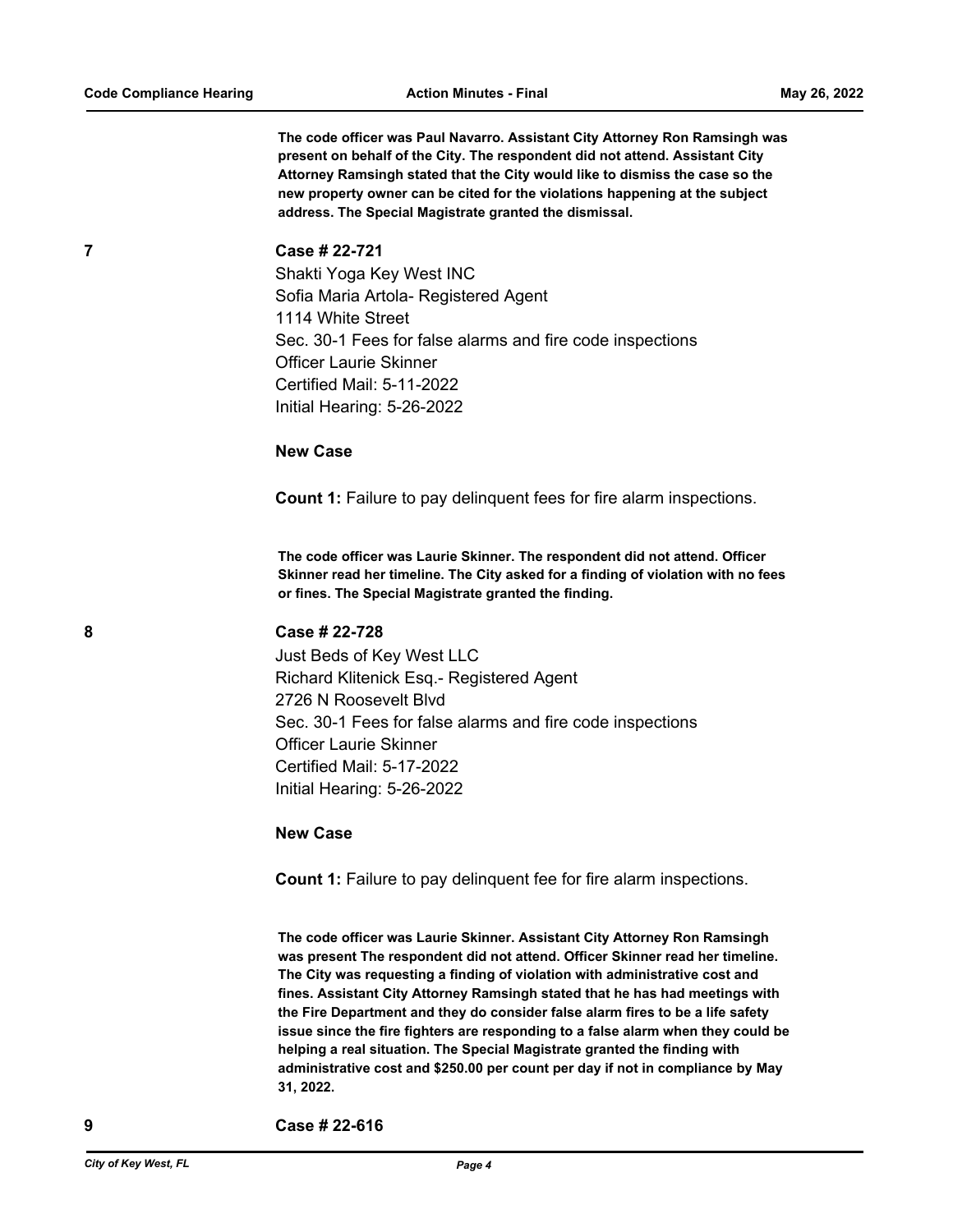The Key West Yacht Club Inc. Scott Saunders- Registered Agent 2315 N Roosevelt Blvd Sec. 14-37 Building permits; professional plans; display of permits; address; exceptions Sec. 14-256 Permit required Sec. 14-262 Request for inspection Officer Leo Slecton Certified Mail: Initial Hearing: 5-26-2022

# **New Case**

**Count 1:** Failure to apply and obtain building permits with the City of Key West Building Department.

**Count 2:** Failure to apply and obtain the appropriate electrical permits with the City of Key West Building Department.

**Count 3:** Failure to contact the City of Key West Building Department and schedule an inspection.

**The code officer was Leo Slecton. The respondent did not attend. Officer Slecton stated that there was not good service for the notice of hearing and that the City was asking for a continuance. The Special Magistrate granted the continuance.**

# **10 Case # 20-524**

Gregory G Farrelly- Registered Agent 828 Windsor Lane Sec. 14-37 Building permits; professional plans; display of permits; address; exceptions Sec. 58-61 Determination and levy of charge Sec. 66-87 Business tax receipt required for all holding themselves out to be engaged in business Officer Jim Young Certified Mail: 6-30-2021 Initial Hearing: 6-24-2021

# **Continued from 28 April 2022**

**Count 1:** Failure to submit as built certifications to the City of Key West. **Count 2:** Failure to apply and obtain an LUD with the City of Key West Planning Department. **Count 3:** Failure to apply and obtain a non-transient license from the City of Key West Licensing Department.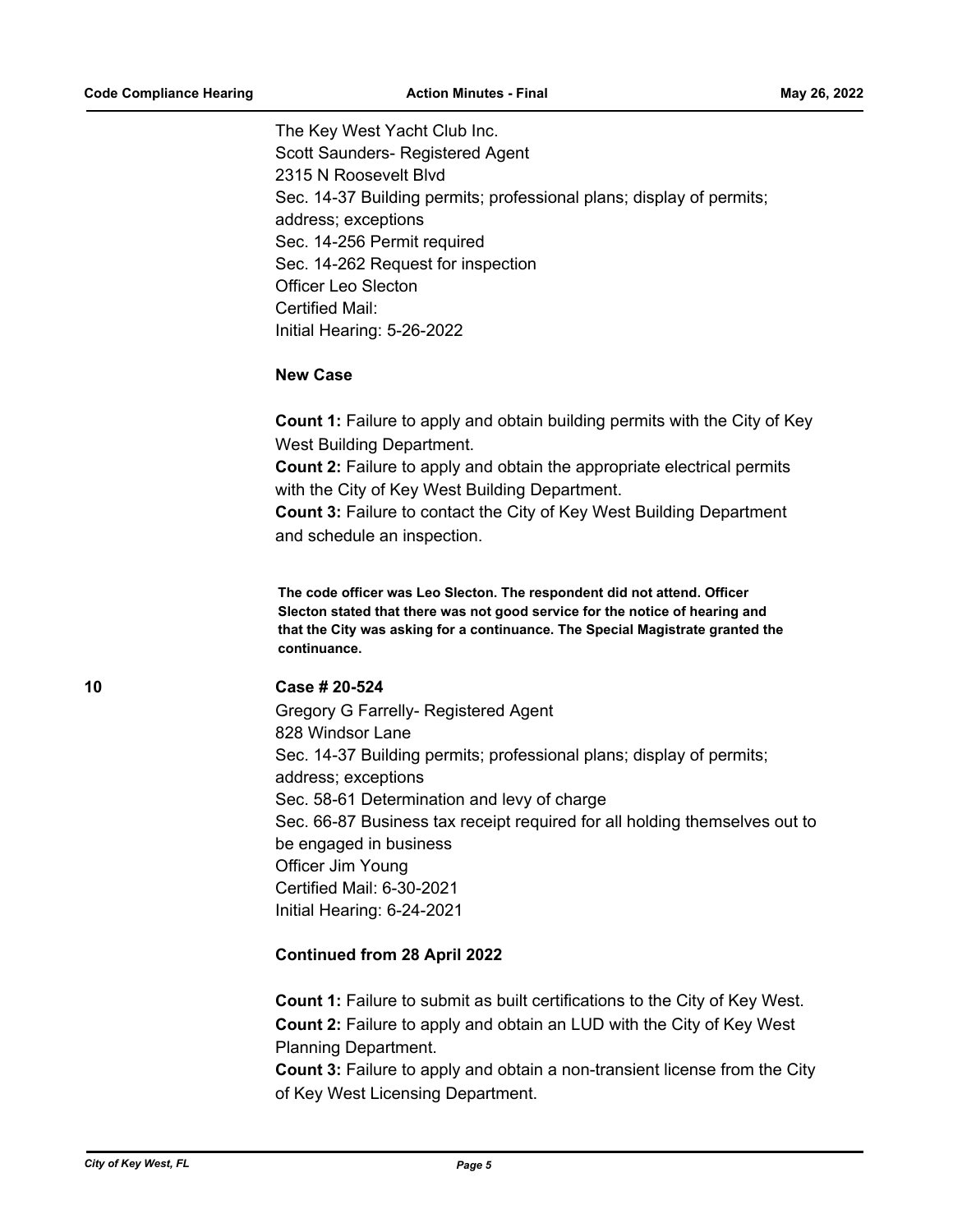**Amanda Brady Chief Licensing Official was present on behalf of the City. Attorney Van Fischer was present on behalf of the respondent. Amanda Brady stated that the home owners need more time finding an engineer for the as built application and the City is requesting a continuance. Attorney Van Fischer stated that he had hoped his client was going to pay the back utility fees before the hearing, but that did not happen. The Special Magistrate granted the continuance to July.**

**11 Case # 20-676**

Futterman Phenphak 1704 Jamaica Drive Sec. 14-37 Building permits; professional plans; display of permits; address; exceptions Sec. 14-262 Request for inspection Officer Jim Young Certified Mail: 4-10-2021 Initial Hearing: 4-29-2021

#### **Continued from 24 March 2022**

**Count 1:** Failure to apply and obtain the after the fact permits for all un-permitted work.

**Count 2:** Failure to schedule an inspection for all work that has been completed.

**Assistant City Attorney Ron Ramsingh was present on behalf of the City. Assistant City Attorney Ramsingh stated that Michael Halpern wanted a continuance due to covid. The City did not object to a continuance. The Special Magistrate granted the continuance to July.**

**12 Case # 20-1335**

John Lindle 1617 White Street Sec. 14-37 Building permits; professional plans; display of permits; address; exceptions Officer Jim Young Certified Mail: 2-2-2021 Initial Hearing: 2-18-2021

# **Continued from 28 April 2022**

**Count 1:** Failure to apply and obtain after the fact permits for building, electrical and plumbing.

**Katie Halloran Planning Director was present on behalf of the City. Amanda Brady Chief Licensing Official was present on behalf of the City. Attorney Van**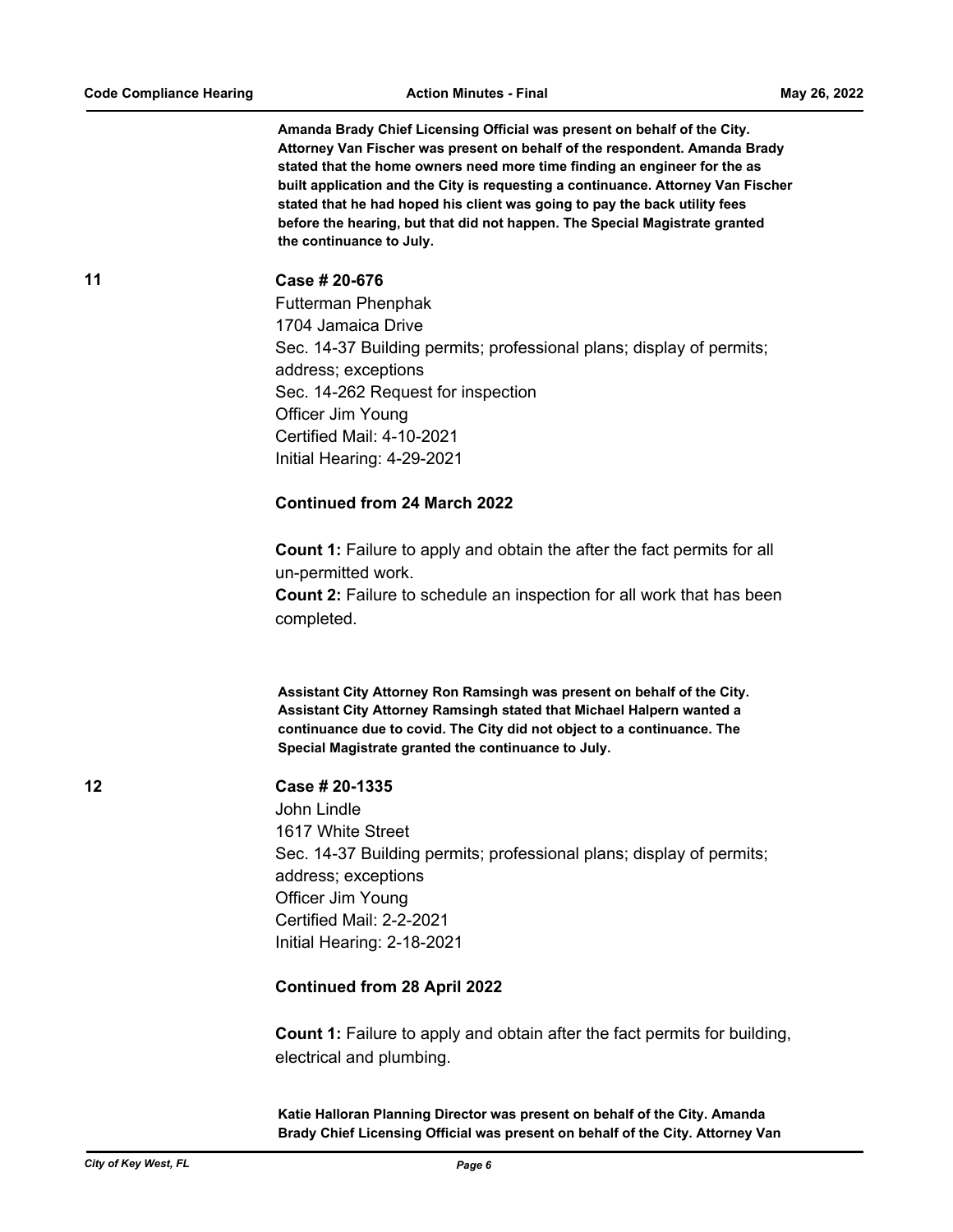**Fischer was present on behalf of the respondent. Katie Halloran explained that she has the plans to review this subject address and should have it finished within a couple of days and that the City would be asking for a continuance. Attorney Van Fischer did not object to the continuance. The Special Magistrate granted the continuance to July.**

#### **13 Case # 21-1562**

Michaell Donoghue 1501 George Street Sec. 110-292 Failure to achieve a settlement agreement Officer Jim Young Certified Mail: Amended Notice Initial Hearing: 11-18-2021

### **Continued from 28 April 2022**

**Count 1:** Failure to comply with the settlement agreement.

**Assistant City Attorney Ron Ramsingh was present on behalf of the City. Karen DeMaria Urban Forestry Manager was present on behalf of the City. The respondent Michael Donoghue was present via zoom. Assistant City Attorney Ramsingh explained to the court that this was a settlement agreement between the respondent and the Tree Commission and that the respondent now has a different idea of what the settlement agreement should have said. Mr. Donoghue went back before the Tree Commission to offer to pay money instead of the trees and the Tree Commission denied his request. Mr. Donoghue went on to explain that he signed a settlement agreement and he thought he was in compliance until he received a \$23,000.00 bill from Code Compliance where that was wiped out. Karen DeMaria explained that the respondent removed a mango tree and that he was required to replace that with trees from the approved list. Mr. Donoghue was also required to safely transplant a key lime tree. Karen also stated that the transplant of the key lime tree was not successful. Karen DeMaria also went on to explain that there is a signed settlement agreement and a tree permit that goes with the agreement that does add on inches to previous 6.1 inches mentioned in the settlement agreement. The Special Magistrate asked the respondent what the problem was because the settlement agreement seems very straight forward. Mr. Donoghue stated that he planted trees which they are gone now because of a hurricane. He also stated the he bought a dirt lot and made it into a lush garden. The Special Magistrate asked the respondent if he complied with the settlement agreement. Mr. Donoghue said he did, but he does not have evidence of compliance. Karen DeMaria stated the verbiage within the notices that were sent to Mr.Donoghue which said that the respondent needed to call for an inspection and Mr.Donoghue failed to do so which resulted in his file never being closed with the Tree Commission. Assistant City Attorney Ramsingh explained that the fine of \$23,000.00 Mr.Donoghue keeps referencing has been dismissed and that the settlement agreement he signed states that the trees must survive one year. The Special Magistrate agreed with Attorney Ramsingh and stated that he is there to see if he complied with the settlement agreement. Mr.Donoghue stated that the one year survival of the trees could not be determined because Karen did not come to inspect his trees after one**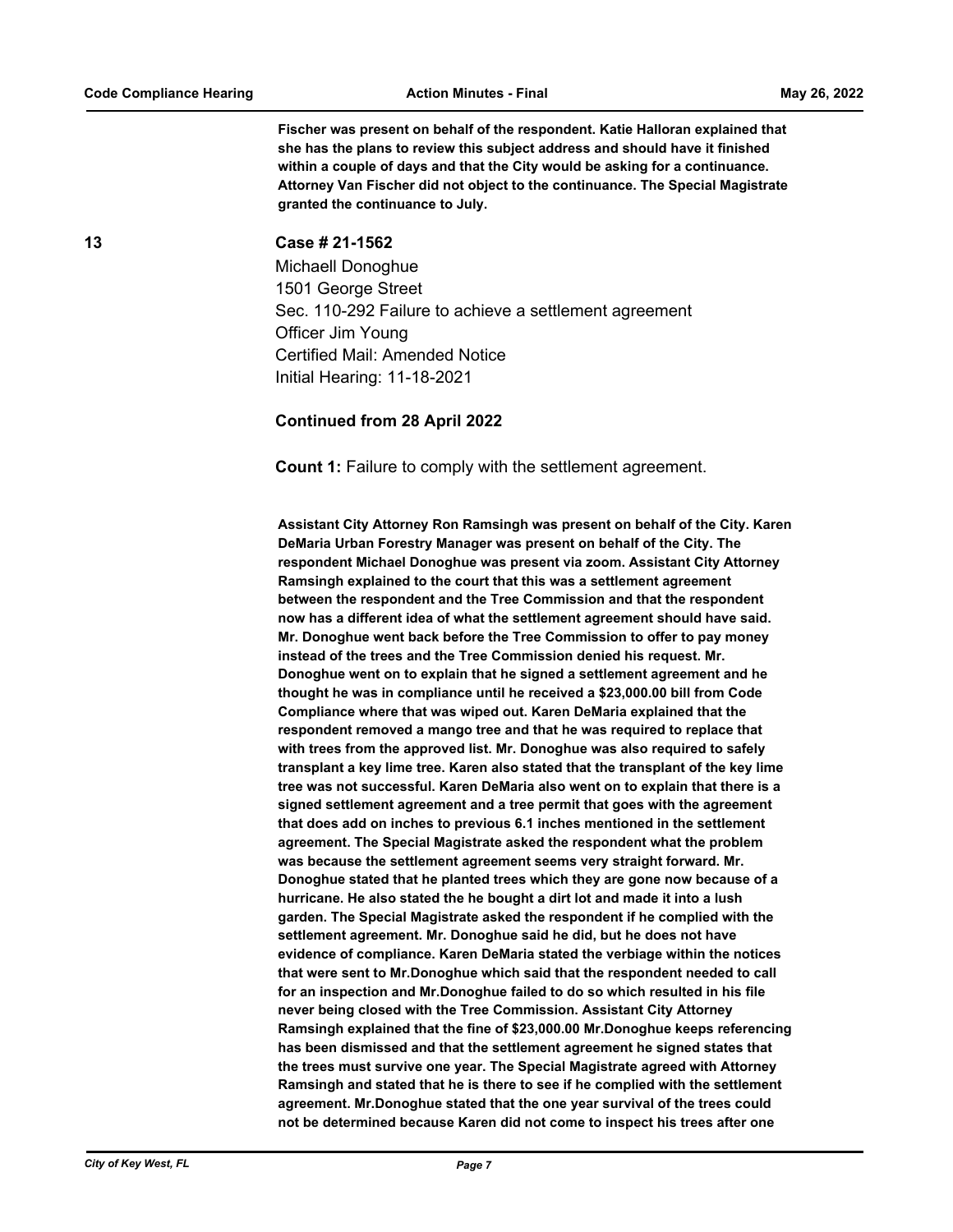**year. The Special Magistrate explained to Mr.Donoghue that it was his responsibility to call for a compliance inspection which he failed to do. The Special Magistrate decided to impose a finding of violation with a compliance date set for June 30 to have the trees planted and contingent that the trees a total of 6.1 caliper inches from the approved tree list stay alive for one year and if not the fines of \$250.00 per one count will start running from the July 2023 hearing date.**

#### **Mitigations**

#### **14 Case # 22-400**

Eileen Luongo 1114 Elgin Lane Sec. 18-601 License required- **Repeat** Sec. 122-1371 Transient living accommodations in residential dwellings; regulations- **Repeat** Sec. 122-1371 Transient living accommodations in residential dwellings; regulations- **Repeat** Officer Sophia Doctoche Certified Mail: 2-25-2022 Initial Hearing: 3-24-2022

# **Continued from 28 April 2022**

**Count 1-15:** Failure to obtain a transient medallion and license to advertise and rent short-term.- **Repeat Count 16-18:** Failure to obtain all required city, county and state licensing to advertise and rent short-term.- **Repeat Count 19-33:** Failure to obtain all required city, county and state licensing to advertise and rent short-term.- **Repeat**

**The Code Officer was Sophia Doctoche. Assistant City Attorney Ron Ramsingh was present on behalf of the City. The respondent Elieen Luongo was present viz zoom. Elieen went on to explain that she has been in bad health and that the last code hearing she missed she was in the hospital. She also explained that she did not know what her daughter was doing or why she had the renal advertisement as 15 nights at the subject property, but she takes full responsibility for it. Officer Doctoche stated that she has cited Mrs.Luongo once in 2021 and twice this year, and that she has been constant problem. The Special Magistrate asked if the full amount of \$18,352.69 was from the rentals. Officer Doctoche explained that the fine consisted of \$500.00 per 33 repeat counts and a suspended fine from a previous settlement agreement. Assistant City Attorney Ramsingh stated that the City does take illegal rentals very seriously especially since what is going on in the community now with the shortage of long term rentals. The Special Magistrate decided to deny Mrs.Luongo's request for mitigation as he felt it was not in good heart to mitigate the fine.**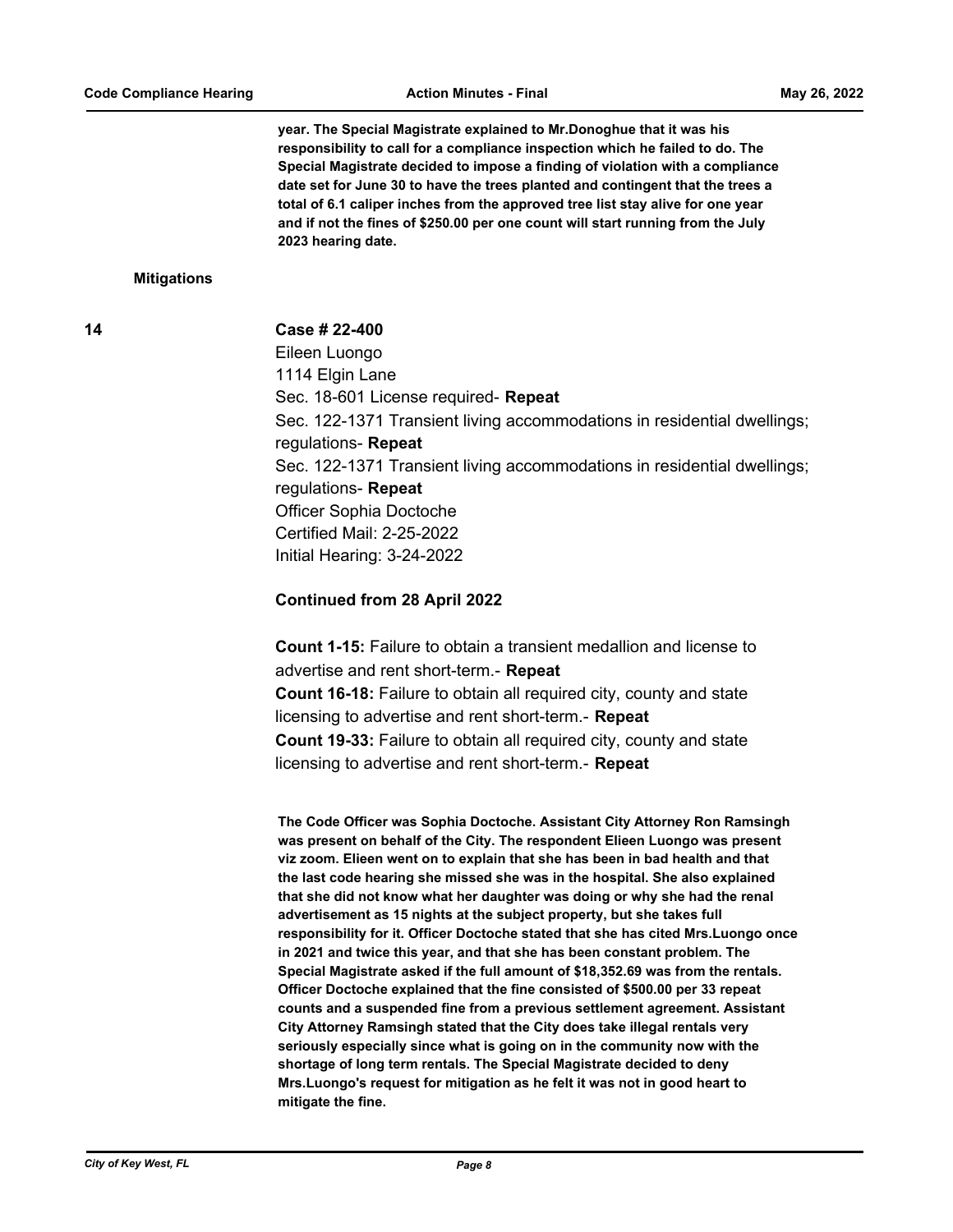#### **15 Case # 22-612**

Eileen Luongo 1114 Elgin Lane Sec. 18-601 License required- **Repeat** Sec. 122-1371 Transient living accommodations in residential dwellings; regulations- **Repeat** Sec. 122-1371 Transient living accommodations in residential dwellings; regulations (D)(9)- **Repeat** Officer Sophia Doctoche Hand Posted: 3-28-2022 Initial Hearing: 4-28-2022

# **Mitigation**

**Counts 1-15:** Failure to obtain a transient medallion and license to advertise and rent short term.- **Repeat Counts 16-18:** Failure to obtain all required city, county and state licensing to advertise and rent short-term.- **Repeat Counts 19-33:** Failure to obtain all required city, county and state licensing to advertise and rent short-term.- **Repeat**

**The code officer was Sophia Doctoche. The respondent Elieen Luongo was present via zoom. Officer Doctoche explained that this is the same situation as the previous case. The Special Magistrate decided on reducing the fine 50% from \$8,500.00 to \$4,250.00 and suspending \$4,250.00 if she is ever found in violation again she will owe \$4,250.00.**

# **16 Case # 22-325**

Alex Aiello 1701 Jamaica Drive Sec. 14-37 Building permits; professional plans; display of permits; address; execptions Officer Leo Slecton Certified Mail: 3-10-2022 Initial Hearing: 3-24-2022

#### **Mitigation**

**Count 1:** Failure to apply and obtain building permits with the City of Key West Building Department.

**This was a mitigation case. The code officer was Leo Slecton. Gary Burchfield was present on behalf of the respondent. Assistant City Attorney Ron Ramsingh was present on behalf of the City. Gary Burchfield stated his role in this case that he was the contractor on this job. He also stated that it was his responsibility to pull a permit for the fence work that turned into a bigger**